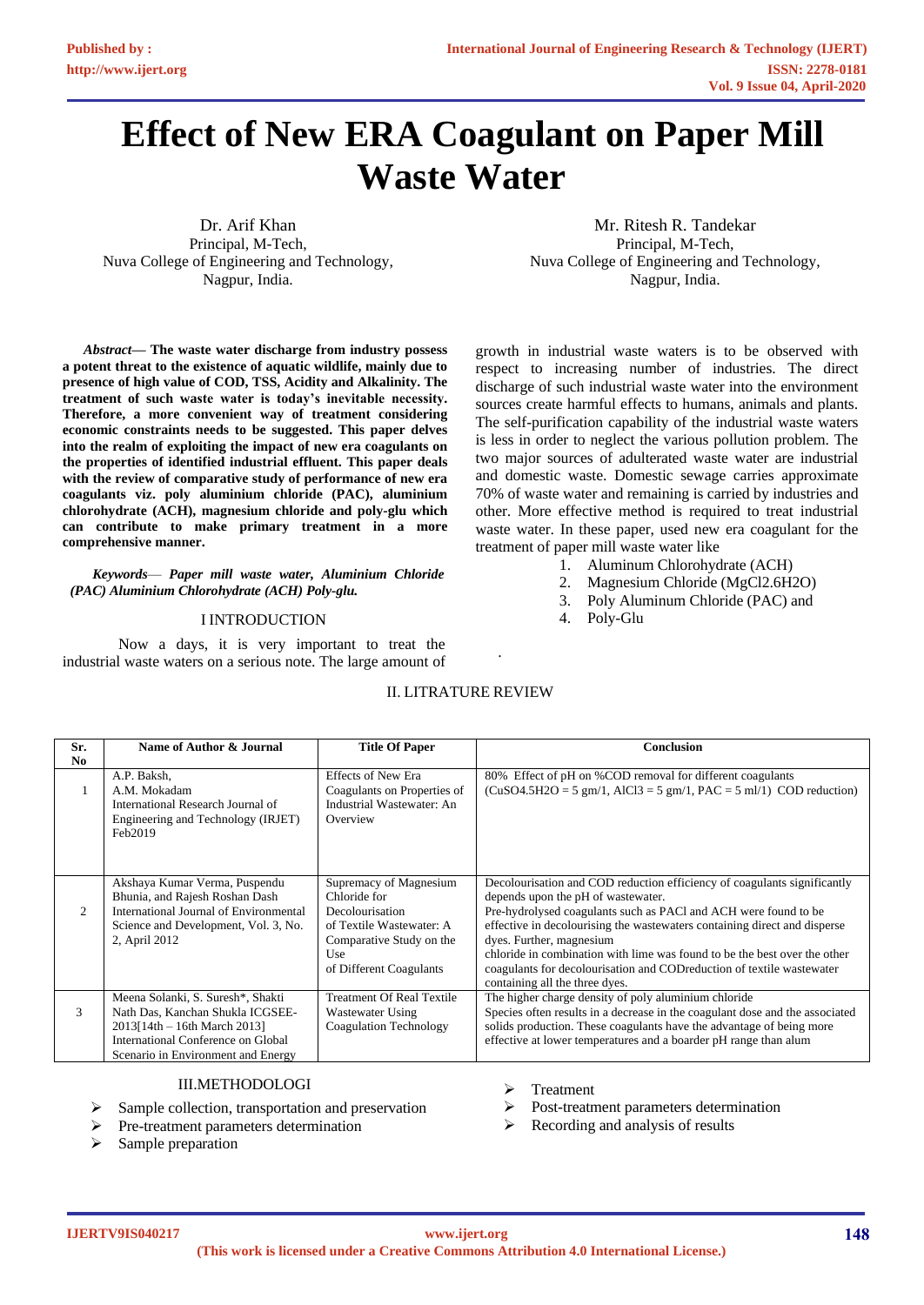IV RESULT Table 4.1: Optimum dose determination for PAC Sample: 500 ml, pH: 4

|                | Initial              |                      | Final              |                      |                      | Percent reduction  |       |       |           |
|----------------|----------------------|----------------------|--------------------|----------------------|----------------------|--------------------|-------|-------|-----------|
| Dose<br>(mg/L) | <b>COD</b><br>(mg/L) | <b>TSS</b><br>(mg/L) | Turbidity<br>(NTU) | <b>COD</b><br>(mg/L) | <b>TSS</b><br>(mg/L) | Turbidity<br>(NTU) | COD   | TSS   | Turbidity |
| 500            | 925                  | 990                  | 670                | 435                  | 105                  | 82.7               | 54.4  | 90.3  | 86.5      |
| 1000           | 925                  | 990                  | 670                | 440                  | 71                   | 65.9               | 41.2  | 91.35 | 89.56     |
| 1500           | 925                  | 990                  | 670                | 415                  | 82                   | 71                 | 50.12 | 91.02 | 87.5      |
| 2000           | 925                  | 990                  | 670                | 395                  | 105                  | 86                 | 54.3  | 90.6  | 85.2      |
| 2500           | 925                  | 990                  | 670                | 385                  | 125                  | 94.6               | 55.4  | 88.84 | 83.5      |
| 3000           | 925                  | 990                  | 670                | 370                  | 375                  | 124.5              | 58.4  | 87.5  | 81.41     |



# Table 4.2: Optimum dose determination for ACH Sample: 500 ml, pH: 4

| Dose   | Initial       |              |                    | Final         |                      |                    | Percent reduction |            |           |
|--------|---------------|--------------|--------------------|---------------|----------------------|--------------------|-------------------|------------|-----------|
| (mg/L) | COD<br>(mg/L) | $TSS$ (mg/L) | Turbidity<br>(NTU) | COD<br>(mg/L) | <b>TSS</b><br>(mg/L) | Turbidity<br>(NTU) | COD               | <b>TSS</b> | Turbidity |
| 200    | 880           | 990          | 670                | 250           | 235                  | 117.6              | 70.48             | 74.5       | 82.44     |
| 400    | 880           | 990          | 670                | 220           | 222                  | 103.7              | 72.5              | 76.8       | 84.51     |
| 600    | 880           | 990          | 670                | 225           | 189                  | 85.1               | 74.8              | 77.5       | 87.29     |
| 800    | 880           | 990          | 670                | 215           | 160                  | 73.3               | 75.46             | 79.5       | 89.05     |
| 1000   | 880           | 990          | 670                | 180           | 194                  | 79.8               | 76.8              | 78.2       | 88.08     |
| 1200   | 880           | 990          | 670                | 150           | 210                  | 93.2               | 78.9              | 76.8       | 86.08     |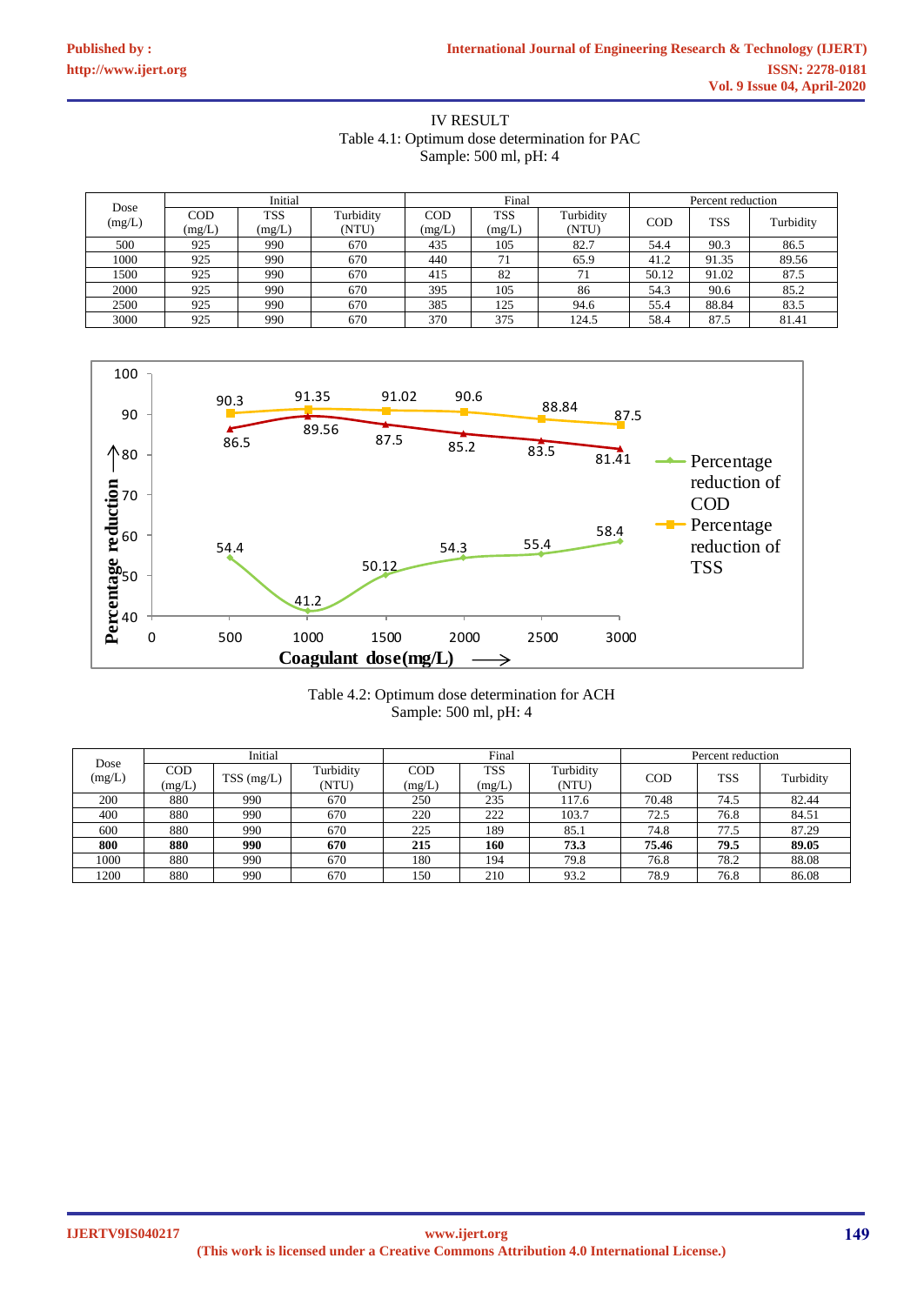

Table 4.3: Optimum dose determination for MgCl<sub>2</sub> Sample: 500 ml, pH: 4

| Dose   |            | Initial    |           |        | Final      |           |      | Percent reduction |          |
|--------|------------|------------|-----------|--------|------------|-----------|------|-------------------|----------|
| (mg/L) | <b>COD</b> | <b>TSS</b> | Turbidity | COD    |            | Turbidity | COD  | <b>TSS</b>        | Turbidit |
|        | (mg/L)     | (mg/L)     | (NTU)     | (mg/L) | TSS (mg/L) | (NTU)     |      |                   |          |
| 2500   | 845        | 990        | 670       | 375    | 208        | 113.6     | 55   | 70                | 80       |
| 3000   | 845        | 990        | 670       | 340    | 177        | 87.8      | 58   | 75                | 81.5     |
| 3500   | 845        | 990        | 670       | 335    | 157        | 72.9      | 59.8 | 76.4              | 83.5     |
| 4000   | 845        | 990        | 670       | 360    | 191        | 81.3      | 58   | 75.4              | 82.2     |
| 4500   | 845        | 990        | 670       | 320    | 197        | 85.2      | 58.3 | 74.5              | 81.27    |
| 5000   | 845        | 990        | 670       | 315    | 214        | 98.4      | 58.2 | 72                | 82.31    |

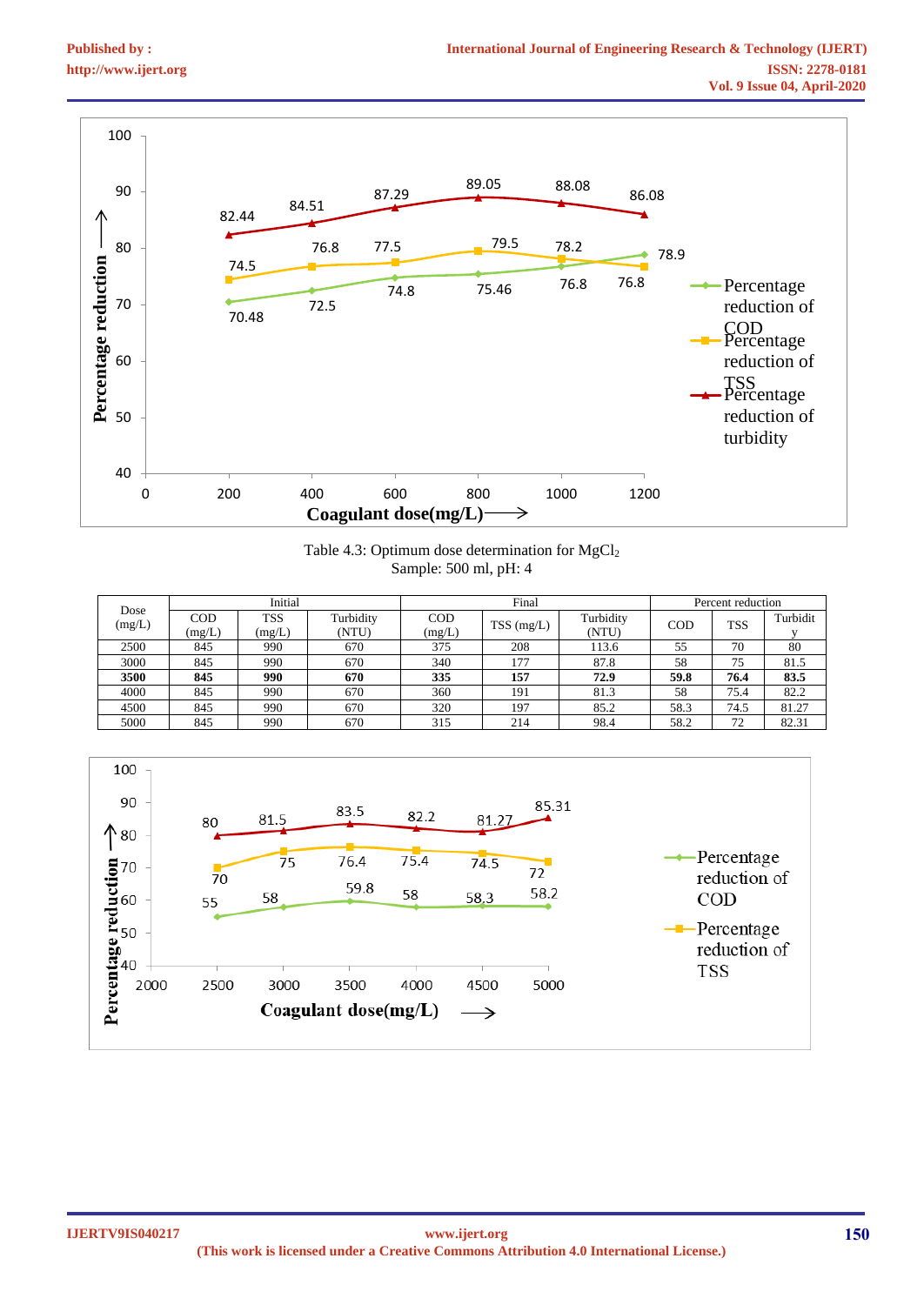# Table 4.4: Optimum dose determination for Poly-Glu Sample: 1000 ml, pH: 8

| Dose                | Initial       |                      | Final              |               |                      | Percent reduction  |      |            |           |
|---------------------|---------------|----------------------|--------------------|---------------|----------------------|--------------------|------|------------|-----------|
| (mI/L)              | COD<br>(mg/L) | <b>TSS</b><br>(mg/L) | Turbidity<br>(NTU) | COD<br>(mg/L) | <b>TSS</b><br>(mg/L) | Turbidity<br>(NTU) | COD  | <b>TSS</b> | Turbidity |
|                     | 795           | 990                  | 670                | 280           | 266                  | 117.1              | 62.8 | 71.5       | 80.2      |
| $\sqrt{ }$<br>. . 2 | 795           | 990                  | 670                | 250           | 278                  | 134                | 66.4 | 70.5       | 78        |
| 1.4                 | 795           | 990                  | 670                | 245           | 306                  | 142.9              | 67.8 | 68         | 77.5      |
| 1.6                 | 795           | 990                  | 670                | 240           | 275                  | 124                | 67.4 | 70.2       | 80.2      |
| 1.8                 | 795           | 990                  | 670                | <b>220</b>    | 205                  | 75.6               | 71.5 | 77.5       | 85        |
|                     | 795           | 990                  | 670                | 215           | 214                  | 104.9              | 71   | 76.5       | 83.2      |



# V EFFICIENCY ANALYSIS (Η)

| Table 5.1: Efficiency for Poly Aluminium Chloride (PAC) |           |                          |         |  |  |  |  |
|---------------------------------------------------------|-----------|--------------------------|---------|--|--|--|--|
| Parameter                                               | Weight(A) | Optimum percentage $(B)$ | A x B   |  |  |  |  |
| COD                                                     | 30        | 41.2                     | 1236    |  |  |  |  |
| Turbidity                                               |           | 91.35                    | 3197.25 |  |  |  |  |
| TSS                                                     |           | 89.56                    | 3134.6  |  |  |  |  |
| $= 7567.85$<br>$i = 100$                                |           |                          |         |  |  |  |  |
| $n = \frac{7568}{ }$<br>75.68%                          |           |                          |         |  |  |  |  |

$$
\eta = \frac{75.68}{100} = 75.68\%
$$

| Table 5.2: Efficiency for Aluminium Chlorohydrate (ACH) |
|---------------------------------------------------------|
|---------------------------------------------------------|

| Parameter  | Weight(A)  | Optimum percentage $(B)$ | хB          |
|------------|------------|--------------------------|-------------|
| COD        | 30         | 75.46                    | 2263.8      |
| Turbidity  | ັ          | 79.5                     | 2782.5      |
| <b>TSS</b> | <u>. .</u> | 89.05                    | 3116.75     |
|            | 100<br>$=$ |                          | $= 8163.05$ |

# $\eta = \frac{8163}{100} = 81.63\%$

| Table 5.3: Efficiency for magnesium chloride |                 |                          |              |  |  |  |  |
|----------------------------------------------|-----------------|--------------------------|--------------|--|--|--|--|
| Parameter                                    | Weight(A)       | Optimum percentage $(B)$ | A x B        |  |  |  |  |
| COD                                          | 30              | 59.8                     | 1794         |  |  |  |  |
| Turbiditv                                    |                 | 76.4                     | 2674         |  |  |  |  |
| TSS                                          |                 | 83.5                     | 2922.5       |  |  |  |  |
|                                              | $\bar{r} = 100$ |                          | $r = 7390.5$ |  |  |  |  |

$$
\eta = \frac{7391}{100} = 73.91\%
$$

Table 5.4: Efficiency for Poly-Glu

| Parameter                  | Weight(A) | Optimum percentage $(B)$ | A x B  |  |  |  |  |
|----------------------------|-----------|--------------------------|--------|--|--|--|--|
| COD                        | 30        | 71.5                     | 2145   |  |  |  |  |
| Turbidity                  | 35        | 77.5                     | 2712.5 |  |  |  |  |
| TSS                        |           |                          | 2975   |  |  |  |  |
| $= 100$<br>$= 7832.5$      |           |                          |        |  |  |  |  |
| 7833<br>78.33 %<br>$- - -$ |           |                          |        |  |  |  |  |

$$
\eta = \frac{200}{100} = 78.3
$$

**IJERTV9IS040217**

# **(This work is licensed under a Creative Commons Attribution 4.0 International License.) www.ijert.org 151**